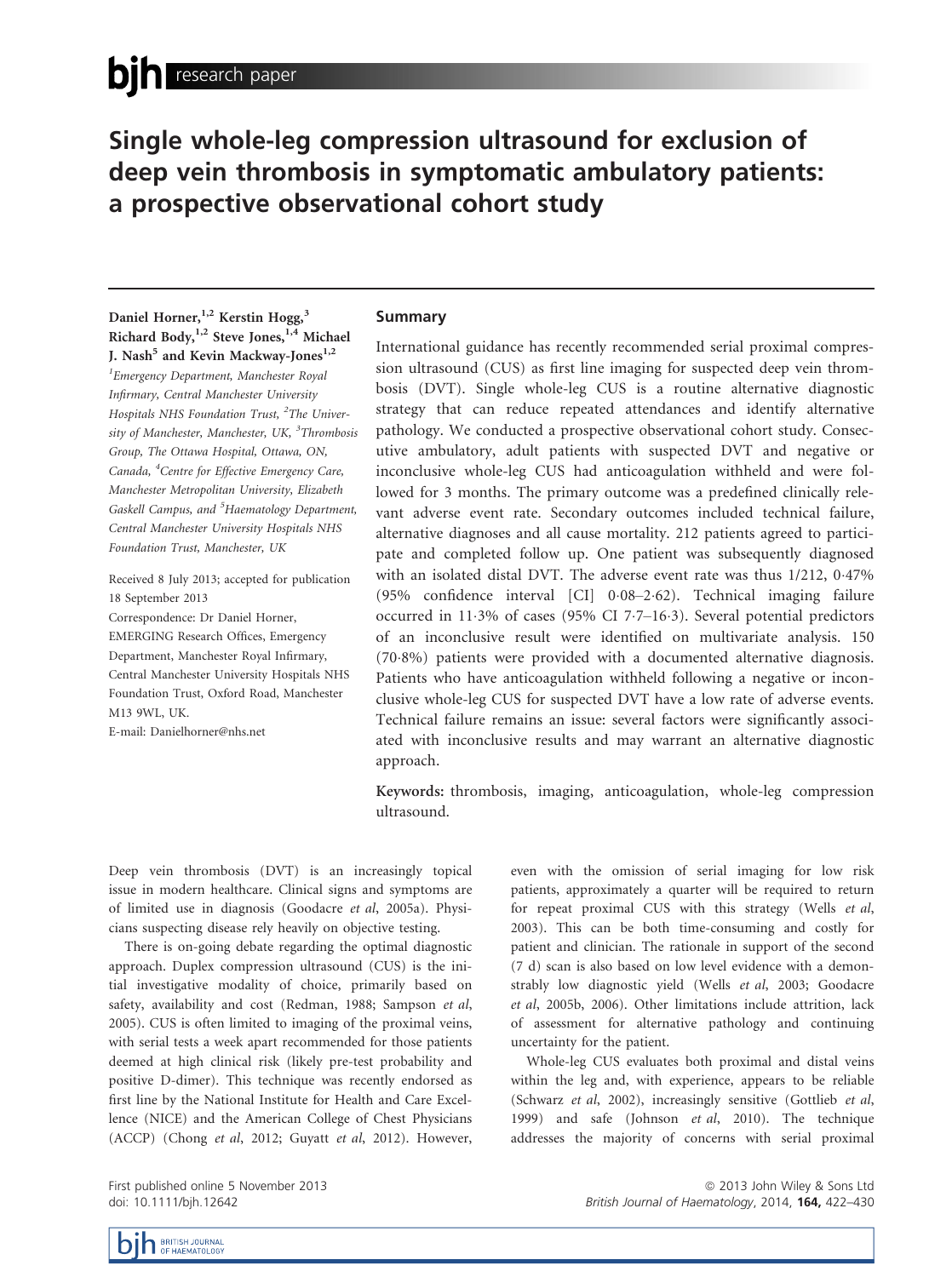imaging and saves time for both patient and clinician, as well as providing additional clinical information on which to base management decisions.

Our institution has been operating an ambulatory pathway for suspected DVT using whole-leg CUS for the last decade. In this study, we primarily sought to assess short-term clinical outcomes in patients with a single negative scan who had anticoagulation withheld. We also sought to make a pragmatic assessment of utility through quantifying alternate diagnoses and exploring the issue of technical failure.

# Methods

## Study design, setting and population

A prospective observational cohort study, conducted within the screening pool of the Anticoagulation of Calf Thrombosis (ACT) project (Horner et al, 2011, 2013). We approached a consecutive sample of ambulatory patients with suspected DVT who tested either negative or inconclusive on whole-leg colour duplex ultrasound and had anticoagulation withheld after index visit.

The study was conducted in the Emergency Department (ED) of an academic teaching hospital, located within the city centre of Manchester. The segregated adult ED has an annual attendance of approximately 100 000. A dedicated research team conducted the study, enrolling patients over a 10-month period between July 2011 and April 2012.

## Study protocol

All ambulatory patients attending the ED with suspected DVT, who were subsequently referred for CUS imaging were screened for inclusion. All clinical management decisions, including referral for CUS, were made principally by nonresearch emergency physicians using an internationallyagreed ambulatory protocol. This protocol incorporated the Wells clinical prediction model and a highly sensitive D-dimer assay, with imaging recommended in the event of either likely pretest probability (Wells score >1) or unlikely pretest probability (Wells score <2) but raised D-dimer assay (Wells et al, 2003).

Patients with a negative or inconclusive result on whole-leg CUS were approached for participation. Patients testing positive for acute or chronic disease, those requiring inpatient admission, with confirmed PE, superficial thrombophlebitis, unable to provide informed consent, unable to perform follow-up (non-UK resident), previously enrolled or on any form of ongoing formal prophylactic or therapeutic anticoagulation (warfarin, heparin, low molecular weight heparin, dabigatran, rivaroxaban) were excluded. All participants provided full and informed written consent. Demographic, risk factor and clinical data were collected at index assessment.

Follow up was performed at 3 months in line with previous research (Birdwell et al, 1998; Johnson et al, 2010). Patient records, regional imaging databases and referral data were comprehensively reviewed. All patients were additionally contacted by telephone to complete a short standardized questionnaire, enquiring specifically about new episodes of investigation, diagnosis or management of VTE. For those patients not responding to telephone contact after multiple attempts, the research team contacted the primary care provider or next of kin to complete the questionnaire and obtain any relevant further information.

## Clinical, imaging and laboratory protocols

Whole leg CUS imaging was performed by an external vascular sonography service. All sonographers within the vascular laboratory are vocationally trained in Vascular Sciences to postgraduate level and accredited to standards set by the Society for Vascular Technology of Great Britain and Ireland. Patients were scanned using a 9–4 MHz linear and 5–2 MHz curvilinear transducer to a standard proforma. This includes documented assessment of all proximal, muscular calf and deep calf veins using B mode, colour Doppler and spectral Doppler including compression, augmentation and Valsalva manoeuvre.

All D-dimer measurements were conducted using a rapid and quantitative immunoturbidometric assay (STA Liatest; Diagnostica Stago, Paris, France).

#### Key outcome measures

The primary safety outcome was a composite of subsequent venous thromboembolic events and/or death related to VTE, during the 3-month follow up period. Events were objectively defined using repeat duplex examination (Birdwell et al, 1998; Cogo et al, 1998), Prospective Investigation of Pulmonary Embolism Diagnosis (PIOPED)-reported ventilation/perfusion imaging (PIOPED Investigators, 1990) or computerized tomography Pulmonary Angiogram (Stein et al, 2006). Clinical outcomes were considered by a central adjudication committee with full access to medical records. Disagreements were resolved by consensus discussion. Deaths during the follow up period were classed within an ordinal scale of 1: probably related to VTE, 2: potentially related to VTE and 3: Unrelated to VTE. Outcomes 1 or 2 were both classed as positive primary endpoints in line with previous studies (Sevestre *et al.* 2009).

Secondary outcomes included an assessment of technical failure rate (calculated as the total number of initial scans reported as inconclusive/total number of scans performed), all cause mortality and alternate diagnoses attributable to CUS. Both primary and secondary outcomes were also evaluated within subgroups of a priori moderate or high pre-test clinical probability, using the original Wells score (Wells et al, 1997). Lastly, we attempted to compare categorical variables using multivariate analysis to assess those characteristics that predicted technical failure of whole-leg CUS, as determined by inconclusive scan result.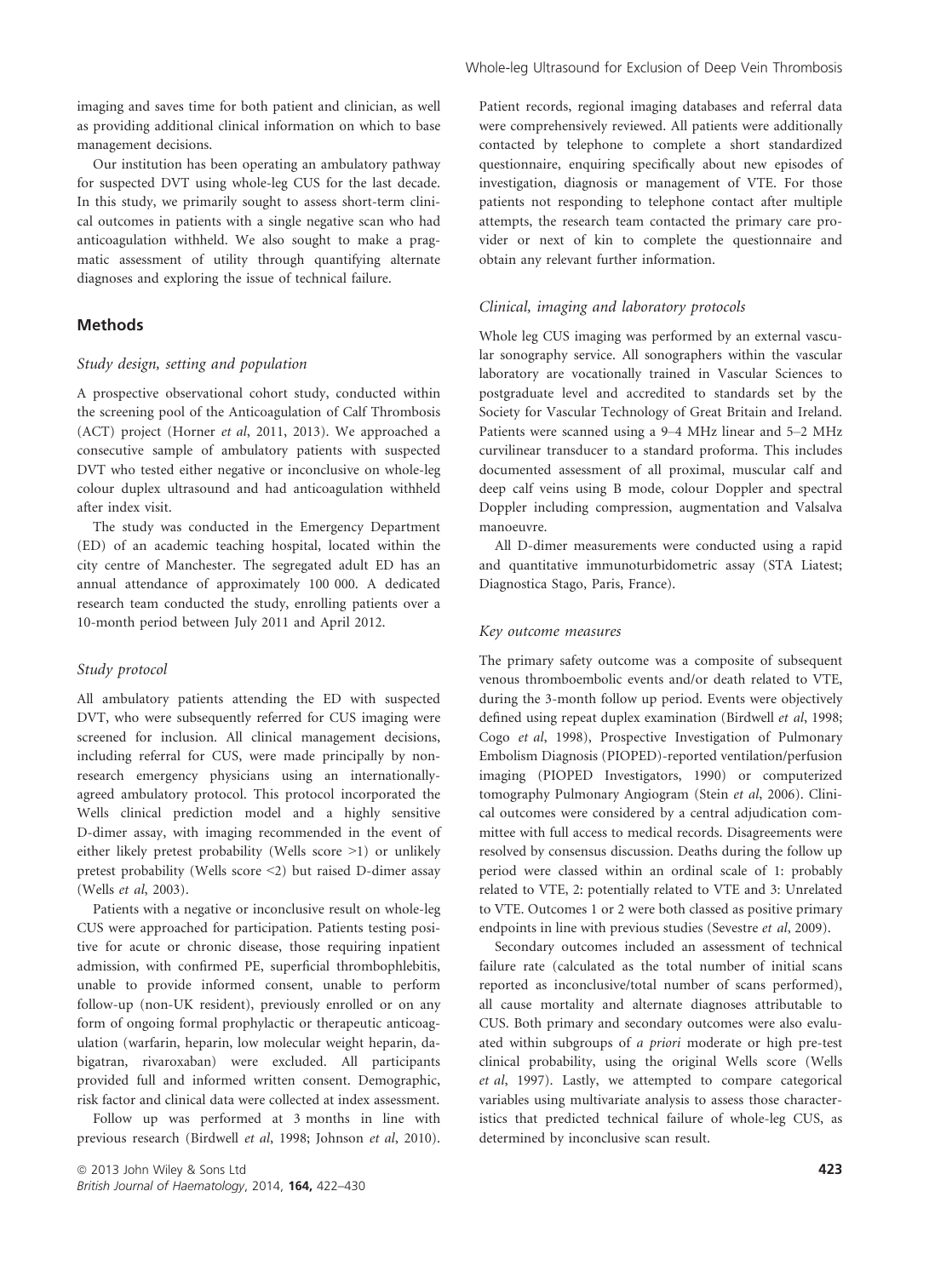## Sample size calculation

Based on previous research, we estimated the prevalence of the primary safety outcome to be approximately 05% within our cohort (Sevestre et al, 2009; Johnson et al, 2010). In line with previous authors, we considered an adverse event rate of more than 3% (upper boundary of 95% Confidence Interval) to be unsafe (Gibson et al, 2009). Thus, in a sample of 200 patients receiving no anticoagulation following a negative/inconclusive whole-leg ultrasound scan, we would expect to see a single VTE event. This would provide an upper limit 95% confidence interval [CI] of 28% for any VTE occurring within a 3-month period.

## Data analysis

Categorical data were summarized by percentage and compared using Fishers exact test. Non-parametric data were summarized by the median (interquartile range, IQR) and compared using the Mann–Whitney U test. Multivariate analysis was performed using binary logistic regression. Confidence intervals were calculated to 95% using the Wilson method. All  $P$  values reported are two tailed, with <0.05 considered statistically significant. All analyses were performed using spss version 20 (IBM, NY, USA). Statistical advice was ongoing throughout data collection and analysis.

## Ethical review

The study was approved by the North West Greater Manchester Central Research Ethics Committee (ref: 10/H1008/ 97) and the institutional Research and Innovation department. All data presented conform to the STROBE recommendations on reporting of observational cohort data (von Elm et al, 2007).

## Results

#### Patient flow and demographics

During the recruitment period, 610 ambulatory patients attended the ED with suspected DVT and were referred for diagnostic imaging. The median delay to duplex ultrasound was 1 d (IQR 1–2). At least one dose of therapeutic dalteparin prior to scan was received by  $91.2\%$  (95% CI 86.4–94.3) patients, with a median of one dose administered (IQR 1–2).

Of 432 patients with negative or inconclusive ultrasound imaging, 214 eligible subjects agreed to participate in the study. Two patients were subsequently withdrawn, leaving 212 suitable for analysis. Reasons for exclusion prior to and post-recruitment are listed in the patient flow chart (Fig 1).

Follow up was completed for all patients, principally by direct telephone contact with the subject  $(N = 188, 88.7\%)$ . Those uncontactable after multiple attempts were followed up through their primary care practitioner/next of kin where

## Primary outcome

During the follow up period, only one patient received a subsequent objective diagnosis of VTE. This patient was a 95-year-old female with an initial negative ultrasound, who had an unplanned re-attendance with ongoing symptoms at 2 weeks post-recruitment. She underwent repeat duplex examination, which recorded the presence of isolated distal deep vein thrombosis (IDDVT) within a single posterior tibial vein. The clot was chronic in appearance. No anticoagulation was prescribed by the attending clinician and the patient was alive and well at the 3-month follow-up. We also noted one death during the study period. This patient had known renal carcinoma and was diagnosed with metastatic disease 10 d after presentation to the ED and recruitment to the trial. She was later transferred to a hospice for palliation. Cause of death was recorded by the coroner as disseminated metastatic cancer. This event was ruled as unrelated to VTE by the central adjudication committee.

The subsequent incidence of the composite primary outcome in our population following withheld anticoagulation after single whole-leg CUS was  $1/212 = 0.47\%$  (95% CI  $0.08 - 2.62$ .

#### Secondary outcomes

Technical failure occurred within 113% (95% CI 77–163) of our study population. This rate was replicated within the original screening cohort  $(70/610 - 11.5\%, 95\% \text{ CI } 9.1 - 14.3)$  – Fig 1. Obesity, acute infection, immobilization and active cancer were all significantly associated with technical failure on multivariate analysis (Table I). All cause mortality within 3 months was  $0.47\%$  (95% CI 0.08–0.26), due to the single death noted above.

All patients with completed Wells score data were subsequently analysed as a pre-specified subgroup for both primary and secondary outcomes. 163 patients had complete data suitable for analysis (769%). No significant differences were found on direct comparison between patients deemed at high risk or otherwise. Stratification is shown in Table II. The composite primary outcome for those patients with a high pre-test probability was achieved in  $2.1\%$  (95% CI 0.4–11.1).

An alternative diagnosis was provided by the attending clinician in 150/212 cases. Clinicians providing diagnostic labels operated outside the research team and were of registrar or consultant grade. The alternate diagnosis was felt to be directly identified or confirmed by CUS in 55 of these cases, such that  $25.9\%$  (95% CI 20.0–31.8) of the original cohort were provided with a conclusive diagnosis and appropriate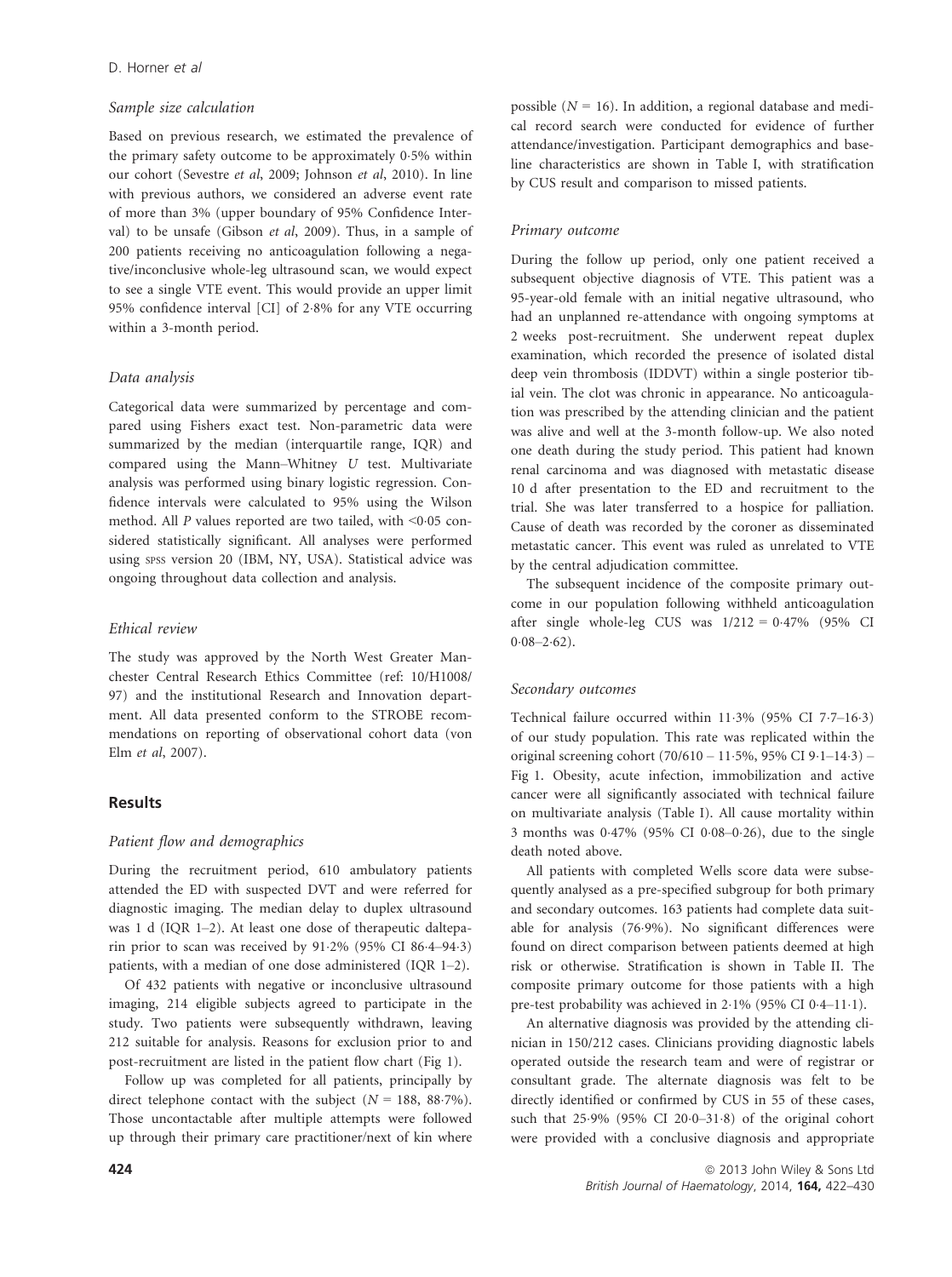

Fig 1. A recruitment flow chart delineating the number of screened, excluded and recruited participants. Also shown are cumulative positive results over the study period and methods of follow up, with proportions. DVT, deep vein thrombosis; USS, ultrasound scan; GP, general practitioner.

ª 2013 John Wiley & Sons Ltd 425 British Journal of Haematology, 2014, 164, 422-430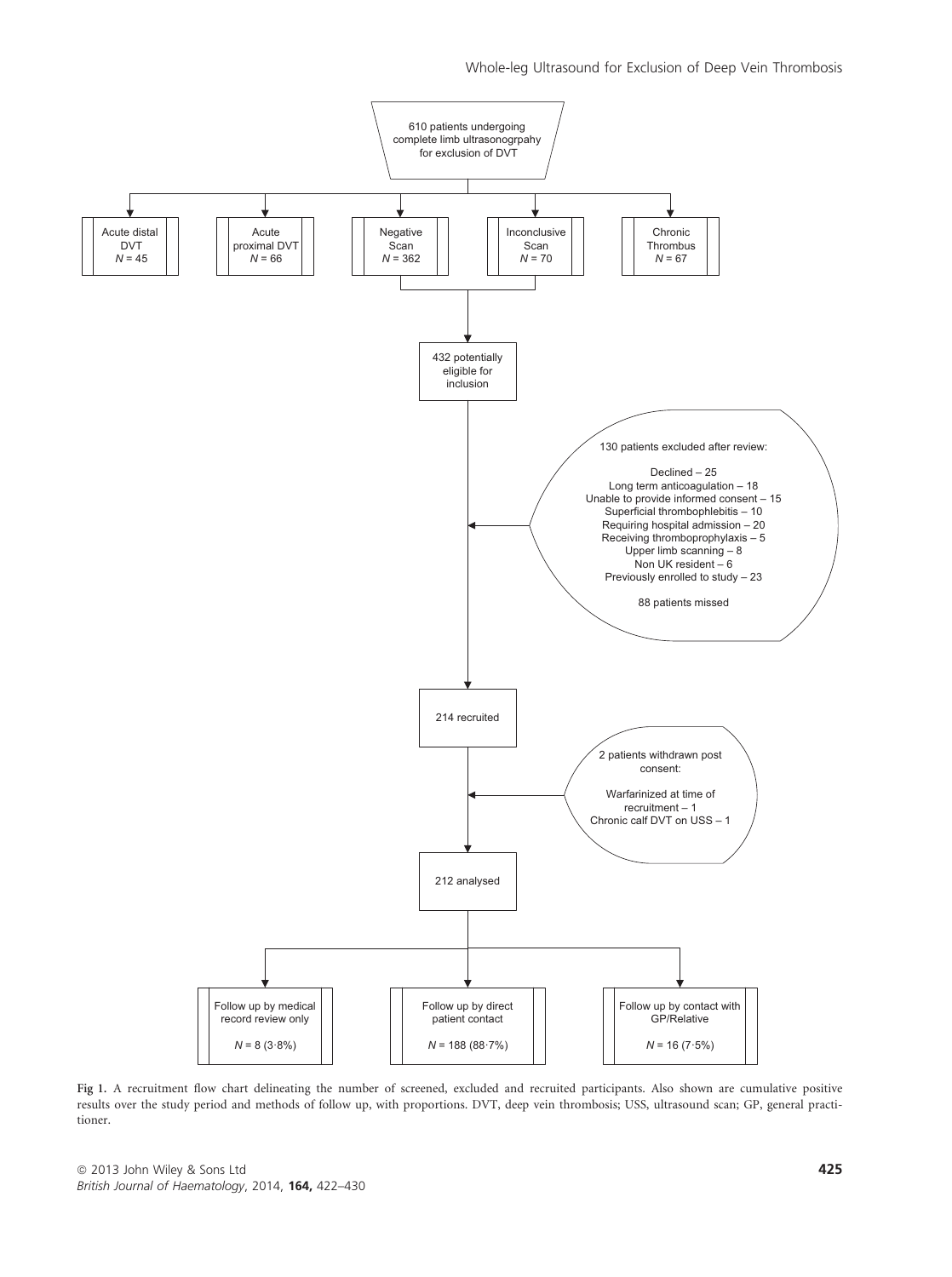Table I. Demographic and clinical presentation data, with stratification by result.

|                       | Recruited   | Missed      | Inconclusive   | Negative    | Univariate  |                                      |
|-----------------------|-------------|-------------|----------------|-------------|-------------|--------------------------------------|
|                       | patients    | patients    | ultrasound     | ultrasound  | analysis    | Multivariate analysis                |
|                       | $N = 212$   | $N = 218$   | $N = 24$       | $N = 188$   | $(P$ value) | (OR and P value)                     |
| Demographics          |             |             |                |             |             |                                      |
| Age, years            | 56.7(18.8)  | 55.7(18.9)  | 59.5(19.6)     | 56.4(18.7)  | 0.84        |                                      |
| Female                | 137(64.2)   | 134(61.5)   | 20(83.3)       | 117(62.3)   | 0.04        | OR 6.9 (0.5–90.3), $P = 0.13$        |
| Left sided            | 107(50.5)   | 95 $(43.6)$ | 11 $(45.8)$    | 96 $(51.1)$ | 0.66        | $\overline{\phantom{0}}$             |
| Right sided           | 79(37.3)    | 97(44.5)    | 9(37.5)        | 70(37.2)    |             |                                      |
| Bilateral             | 26(12.3)    | 26(11.9)    | 4(16.7)        | 22(11.7)    |             |                                      |
| White                 | 169(79.7)   | 168 (77)    | 19(79.2)       | 150(79.8)   | 0.99        |                                      |
| Afro-Caribbean        | $24(11-2)$  | 15(6.9)     | 3(12.5)        | $21(11-2)$  |             |                                      |
| Asian                 | 12(5.6)     | 30(13.8)    | 1(4.2)         | 11(5.9)     |             |                                      |
| Other                 | 7(3.4)      | 5(2.3)      | 1(4.2)         | 6(3.2)      |             |                                      |
| Risk factors          |             |             |                |             |             |                                      |
| Family history VTE    | 36(17.0)    | 20(9.2)     | 4(16.7)        | 32 $(17.0)$ | 0.57        |                                      |
| Past history VTE      | 35(16.5)    | 42 $(19.3)$ | 4(16.7)        | 31(16.5)    | 0.47        |                                      |
| Thrombophilia         | 8(3.8)      | 8(3.7)      | 0(0)           | 8(4.3)      | $1-00$      |                                      |
| Obesity               | 43 $(20.3)$ | 52 $(23.9)$ | 12(50)         | 31(16.6)    | < 0.01      | OR 4.15 (95% CI 1.5-11.2) $P < 0.01$ |
| Smoker                | 63(29.7)    | 78(35.8)    | 6(25.0)        | 57 $(30.5)$ | 0.59        |                                      |
| Acute infection       | 49 $(23.1)$ | Unrecorded  | 10(43.5)       | 39 $(20.7)$ | 0.02        | OR 2.9 (95% CI 1.1–8.0) $P = 0.04$   |
| Immobilization        | 20(9.4)     | 17(7.8)     | 6(25.0)        | 14(7.4)     | 0.02        | OR 4.9 (95% CI 1.5–16.2) $P = 0.01$  |
| Active cancer         | 9(4.2)      | 6(2.8)      | 3(12.5)        | 6(3.2)      | 0.05        | OR 7.9 (95% CI 1.5–41.7, $P = 0.01$  |
| Oestrogen use         | 14(6.6)     | 6(2.8)      | 1(4.2)         | 13(6.9)     | 0.94        | $\overline{\phantom{0}}$             |
| Recent surgery        | 30(14.2)    | 27(12.4)    | 3(12.5)        | $27(14-4)$  | 0.74        |                                      |
| Clinical presentation |             |             |                |             |             |                                      |
| Wells high            | 47 $(28.8)$ | 68 $(31.2)$ | 9(410)         | 38 $(27.0)$ | 0.66        |                                      |
| Wells intermediate    | 73 $(44.8)$ | 85(39.0)    | 7(31.8)        | 66 $(46.8)$ | 0.64        |                                      |
| Wells low             | 43(26.4)    | 65(29.8)    | 6(27.2)        | 37(26.2)    | 0.84        |                                      |
| Symptom duration      | $7(3-14)$   | $6(3-14)$   | $7(3-21)$      | $7(3-14)$   | 0.07        |                                      |
| NRS pain score        | $3(2-5)$    | $3(2-5)$    | $4(2.75-5.25)$ | $3(2-5)$    | <b>NS</b>   | $\overline{\phantom{m}}$             |

NRS, Numerical Rating Scale for pain; VTE, Venous Thromboembolism; OR, odds ratio; 95% CI, 95% confidence interval.

Age is presented as mean (SD). All other data is presented as categorical (%). Valid percentages are given in the context of missing data. Obesity was defined as Body Mass Index >30. Recent surgery was defined as operative intervention within the last 3 months. Data on Wells scoring is recorded as valid percentages only (163 patients total). Logistic regression analysis compares characteristics of patients with inconclusive ultrasound results against those with negative results. Missed patients comprise the 130 patients excluded from the study after review and the 88 cases who were not screened by the research team during the study period.

management as a result of whole-leg CUS. A list of alternate diagnoses stratified by CUS is given in Table III.

# **Discussion**

These findings support previously published low adverse event rates after withholding anticoagulation following a single negative whole-leg CUS examination in suspected DVT. Our data validates this approach within an ambulatory ED setting, basing clinical decision making on imaging performed by qualified ultrasonographers, rather than after clinical assessment and imaging performed by vascular specialists.

We also highlight several new points regarding process measures: the technical failure rate of whole-leg CUS was 11.3% (95% CI 7.7–16.3) in our study population. Obesity, acute infection (any site), active cancer and immobilization were all potentially associated with technical failure on multivariate analysis.

This study has a number of strengths. Our cohort was similar at baseline to previous ambulatory populations, suggesting external validity. A 29% pre-test probability of disease is also in keeping with other sample estimates, ranging from 137 to 327% at recent systematic review (Johnson et al, 2010). This study was pragmatic and used existing healthcare resources. This should ensure that our findings can be generalized to other centres performing whole-leg CUS.

We made a deliberate a priori decision to include patients with an inconclusive scan result, as we deemed it vital to evaluating the pathway. Technical failure is a real concern with whole-leg CUS, with previous studies quoting a wide variation in failure rates between 93 and 827% (Gottlieb et al, 1999). As such, our study is one of the few to provide an open assessment of the caveats with whole-leg CUS and the characteristics associated with technical failure.

Finally, we attempted to standardize all interventions and outcomes in an objective manner. Protocolized scanning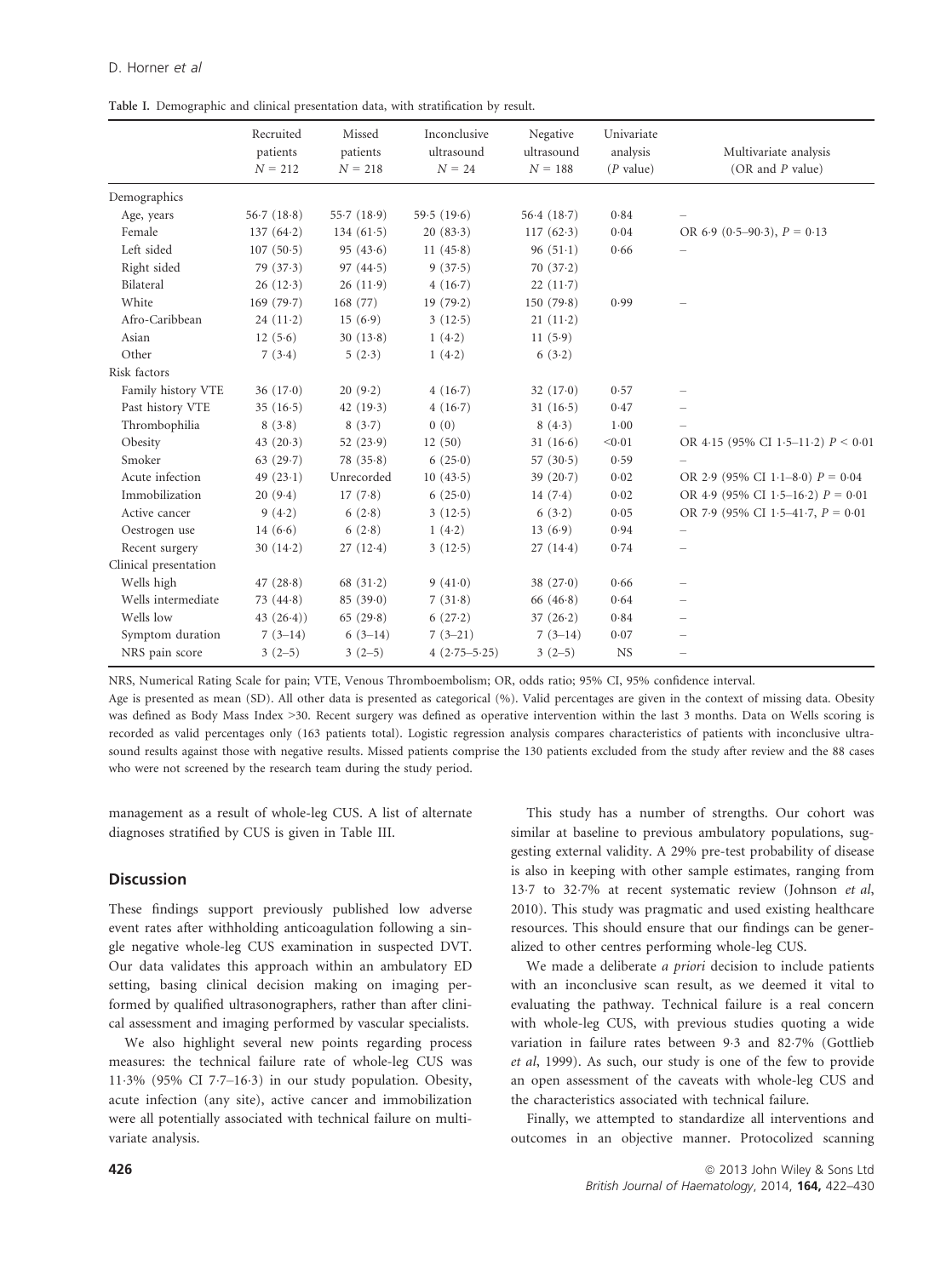|                           | High risk | Moderate risk | Low risk | Non-high $(\leq 3)$ |                             |
|---------------------------|-----------|---------------|----------|---------------------|-----------------------------|
|                           | $N = 47$  | $N = 73$      | $N = 43$ | $N = 116$           | Comparison high vs non-high |
| Primary outcome           |           |               |          |                     |                             |
| VTE event                 | $1(2-1)$  | 0(0)          | 0(0)     | 0(0)                | NS.                         |
| VTE-related death         | 0(0)      | 0(0)          | 0(0)     | 0(0)                | <b>NS</b>                   |
| Secondary outcome         |           |               |          |                     |                             |
| All cause mortality       | $1(2-1)$  | 0(0)          | 0(0)     | 0(0)                | NS.                         |
| Reattendance              | 13(27.7)  | $11(15-1)$    | 8(18.6)  | $19(16-4)$          | NS.                         |
| VTE-related re-attendance | 6(12.8)   | 6(8.2)        | 3(7.0)   | 9(7.8)              | NS.                         |
| Therapeutic intervention  | 2(4.3)    | 1(1.4)        | 3(7.0)   | 4(3.4)              | NS.                         |
| Repeat imaging            | 7(14.9)   | 7(9.6)        | 6(14.0)  | 13(11.2)            | NS.                         |
| Scan result               |           |               |          |                     |                             |
| Negative                  | 38(80.9)  | 69 $(94.5)$   | 37(86.0) | 106(91.4)           | NS.                         |
| Inconclusive              | 9(19.1)   | 4(5.5)        | 6(14.0)  | 10(8.6)             | NS.                         |

Table II. Primary outcome data stratified by clinical pretest probability scoring.

VTE, Venous Thromboembolism.

All data is recorded as n/N (%). Data on Wells scoring was available for 163 patients.

|  |  |  |                                                         |  | Table III. Alternative diagnoses provided to patients during the |  |
|--|--|--|---------------------------------------------------------|--|------------------------------------------------------------------|--|
|  |  |  | study, stratified by the contribution of whole-leg CUS. |  |                                                                  |  |

|                                                                                 | Patients with<br>negative or inconclusive<br>whole-leg CUS<br>$N = 212$ |
|---------------------------------------------------------------------------------|-------------------------------------------------------------------------|
| Alternate diagnosis provided                                                    | $150/212(70.8\%)$                                                       |
| Yes                                                                             | 150                                                                     |
| No (idiopathic/unknown)                                                         | 38                                                                      |
| Inconclusive scan recorded -<br>no diagnosis offered                            | 24                                                                      |
| Diagnosis directly attributable<br>to or confirmed by whole-leg CUS             | 55/150 (36.7%)                                                          |
| Severe arterial vascular disease                                                | $1(0.7\%)$                                                              |
| Bakers cyst                                                                     | $13(8.7\%)$                                                             |
| Musculoskeletal (including calf<br>haematoma, tendonitis and<br>muscle rupture) | 32 $(21.3\%)$                                                           |
| Superficial thrombophlebitis                                                    | $4(2.7\%)$                                                              |
| Post thrombotic syndrome/venous<br>incompetence                                 | $5(3.3\%)$                                                              |
| Diagnosis unassisted by<br>whole-leg CUS                                        | $95/150(63.3\%)$                                                        |
| Crystal arthropathy                                                             | $2(1.3\%)$                                                              |
| Dependent oedema                                                                | $27(18.0\%)$                                                            |
| (Cardiac/pregnancy/liver failure)                                               |                                                                         |
| Diabetic neuropathy                                                             | $1(0.7\%)$                                                              |
| Infective process                                                               | 43 $(28.7%)$                                                            |
| Meralgia parasthetica                                                           | $2(1.3\%)$                                                              |
| Post-operative swelling                                                         | $13(8.7\%)$                                                             |
| Arthritic disease                                                               | $5(3.3\%)$                                                              |
| Lymphoedma                                                                      | $1(0.7\%)$                                                              |
| Bony injury                                                                     | $2(1.3\%)$                                                              |
| Venous eczema/lipodermatosclerosis                                              | $2(1.3\%)$                                                              |
| Sciatica                                                                        | $2(1.3\%)$                                                              |

CUS, compression ultrasound.

 $\circledcirc$  2013 John Wiley & Sons Ltd 427 British Journal of Haematology, 2014, 164, 422-430

allows reproduction of whole-leg ultrasound within external research environments and thus renders our intervention transparent and reproducible. Also, use of an independent central adjudication committee promotes unbiased dialogue regarding potentially subjective endpoints (Bernardi et al, 2008). This is essential for a study with few expected positive outcomes.

The potential benefits of whole-leg CUS are well established and include a reduction in re-attendance/repeat imaging; thorough assessment of the deep calf veins to allow risk stratification and fully informed discussion in the event of IDDVT; detection of additional pathology in the lower limb such as calf haematoma, Bakers cyst or thrombophlebitis; and the opportunity to clarify the diagnosis at the initial visit. This last point is especially important for a mobile emergency department population, who will often have even higher rates of non-return than seen with vascular outpatients (Birdwell et al, 1998).

However, whole-leg CUS is not without caveats. Principle issues include limited robust sensitivity data, longer scanning time and a concern that imaging of the calf veins will lead to overzealous anticoagulation for no proven benefit. Indeed, two diagnostic randomized controlled trials have recently shown no significant clinical benefit to use of whole-leg CUS versus serial proximal imaging, but noted a substantial increase in the proportion of anticoagulated patients (Bernardi et al, 2008; Gibson et al, 2009). In these trials, all calf thrombi in the whole-leg CUS cohort received full therapeutic dose anticoagulation. The issue of propagation and complication in calf DVT remains challenging.

The  $0.47\%$  (95% CI  $0.08-2.62$ ) composite primary outcome that we report is similar to that published in a recent meta-analysis of seven studies and over 4700 patients (Johnson et al, 2010). The authors reported a VTE event rate following negative whole-leg CUS of 057% (95% CI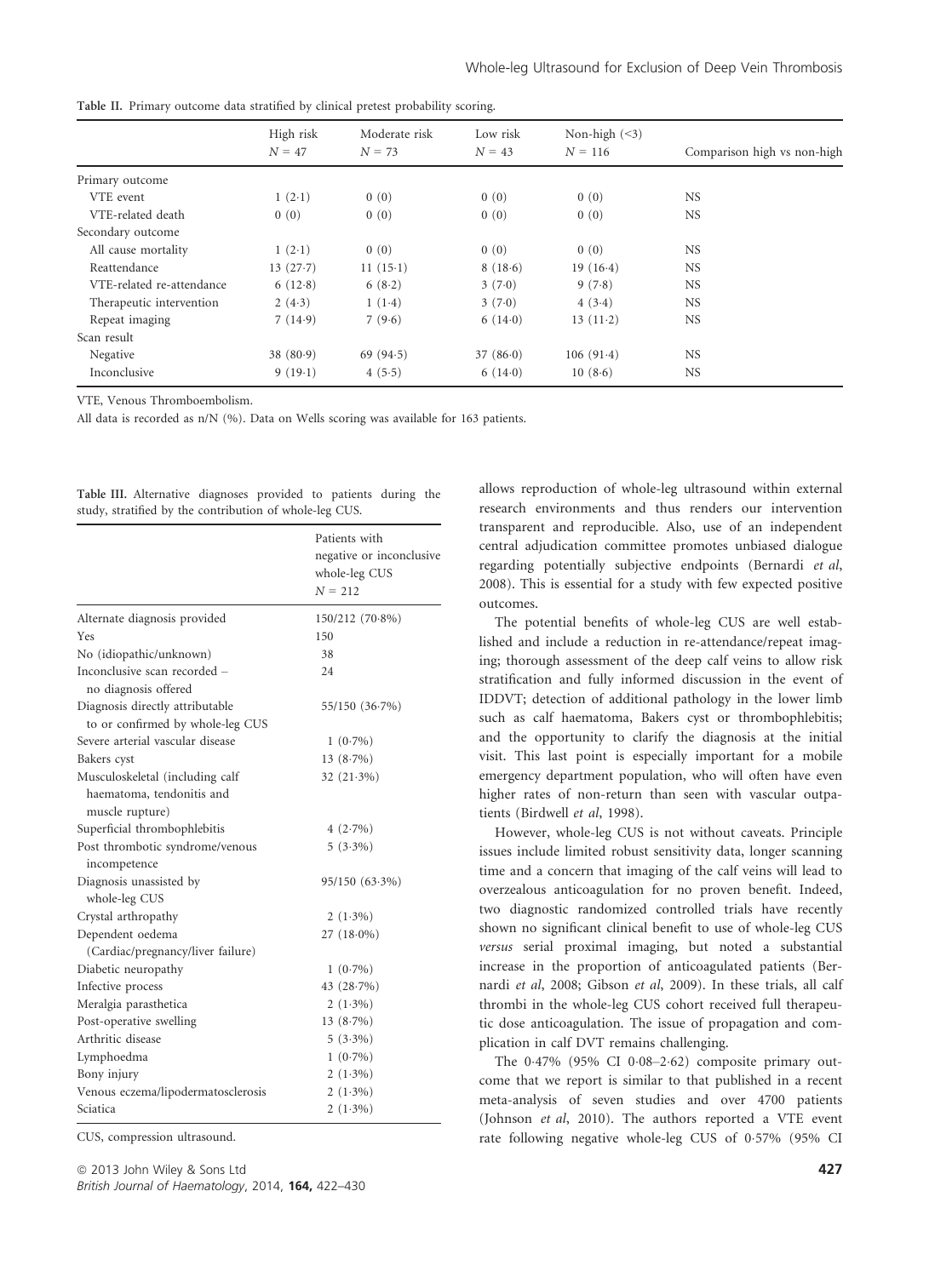025–089), in patients with suspected DVT after a 3-month follow-up. This data includes inpatient studies and several cohorts managed exclusively by vascular specialists. Our results thus externally validate these findings within an ambulatory protocol using ultrasound performed by qualified non-physicians.

Three studies have now previously analysed outcomes in patients with high pre-test probability and documented higher adverse event rates in those with negative whole-leg CUS results (Stevens et al, 2004, 2012; Sevestre et al, 2009) over a 3-month follow-up. Our data support this increased risk, albeit with similarly broad confidence intervals due to the modest sample size. The reproducibility shown here argues for further robust study within a larger cohort of patients. If higher adverse event rates are proven, this may suggest a benefit to further clinical review or serial imaging after negative whole-leg CUS in patients with high pre-test probability. This is currently not recommended practice (Bates et al, 2012).

We saw a higher rate of technical failure than perhaps expected with whole-leg CUS. However, rates have been shown to vary significantly throughout the literature. The most recent assessments range from 0 to 5% (Elias et al, 2003; Bernardi et al, 2008; Gibson et al, 2009), but it is notable that these three studies assess technical failure in the hands of non-blinded accredited vascular physicians: all examinations within our study were performed by dedicated ultrasonographers. Our findings are therefore less likely to be influenced by conscious or subconscious bias as a result and as such, this is not a limitation in our study per se. Most emergency departments utilize external imaging services for confirmation of venous disease: modern protocols must be assessed in light of this.

Our study does not assess the cost effectiveness of an ambulatory pathway utilizing single whole-leg CUS assessment. This is an area in pressing need of further research, yet limited by the equipoise regarding therapeutic approach to IDDVT.

Several limitations of this study must be acknowledged. Although we strived for a consecutive sample, the research team did not screen 15% of patients. In addition, we restricted recruitment to those patients we believed would be able to provide robust follow-up data (exclusion of non-UK residents). Although we had a high rate of direct patient contact for follow-up and a comprehensive protocol designed to identify adverse events, there is always a potential to miss outcomes without face-to-face appointments. As such, generalizability may be limited.

Vascular ultrasonography was also performed and reported by non-physicians. A decade of whole-leg scanning implies our vascular laboratory is both practiced and experienced. This is particularly pertinent with regard to our technical failure rates – these rates may well be higher in centres with limited experience. However, we do not consider this a limitation as such: whole-leg CUS is used internationally and modern protocols have shown good inter-rater reliability. We attempted to standardize results. As such, our data should be reflective of any institution using whole-leg CUS with adequate governance and oversight.

Whilst the majority of imaging was ordered by non-research clinicians within the context of an internationally agreed protocol for assessment of suspected DVT, there is potential for confounding by indication within the study results.

Only symptomatic individuals who re-attended the department were assessed for further disease. This could potentially lead to verification bias in our results. However, we would suggest that an alternative approach would fail to accurately test the study hypothesis: screening for incidental disease and detection of future spontaneous DVT may lead to unwarranted concern with whole-leg CUS. We were interested in a pragmatic assessment looking chiefly for symptomatic returns, as we would be in clinical practice. Screening and treatment for asymptomatic DVT remains controversial, even in at-risk groups (Haut et al, 2011).

Lastly, it must be acknowledged that our multivariate analysis was not adequately powered to provide definitive evidence of characteristics associated with technical failure. This was always a secondary outcome and aimed to be hypothesis generating, rather than conclusive.

The future direction of research in this area needs to focus on several key issues. The on-going management of patients with technical failure of whole-leg CUS, further study of outcome in patients with high pre-test probability and a negative whole-leg CUS and an assessment of cost effectiveness comparing whole-leg to serial above-knee ultrasound. The latter is urgently needed and has recently been the subject of a national research call (NICE, 2012). Such a trial would need to provide standardized care for IDDVT patients and focus not just on short term outcomes, but also those relevant to conservative treatment of non propagating IDDVT, such as post thrombotic syndrome, symptomatology, representation and recurrence.

# Conclusion

In conclusion, patients who have anticoagulation withheld following a negative or inconclusive whole-leg CUS for suspected DVT, within the context of an ambulatory service, have a low rate of adverse events at 3 months. In addition, whole-leg CUS can offer or confirm an alternative diagnosis in roughly one out of every four patients. Several factors are potentially associated with technical failure, including obesity, immobilization, active cancer and acute infection. Further comparative study is warranted to confirm these findings and determine whether such patients could benefit from alternative diagnostic strategy.

# Acknowledgements

The ACT research team would like to thank all members of Manchester Royal Infirmary Vascular Ultrasound Laboratory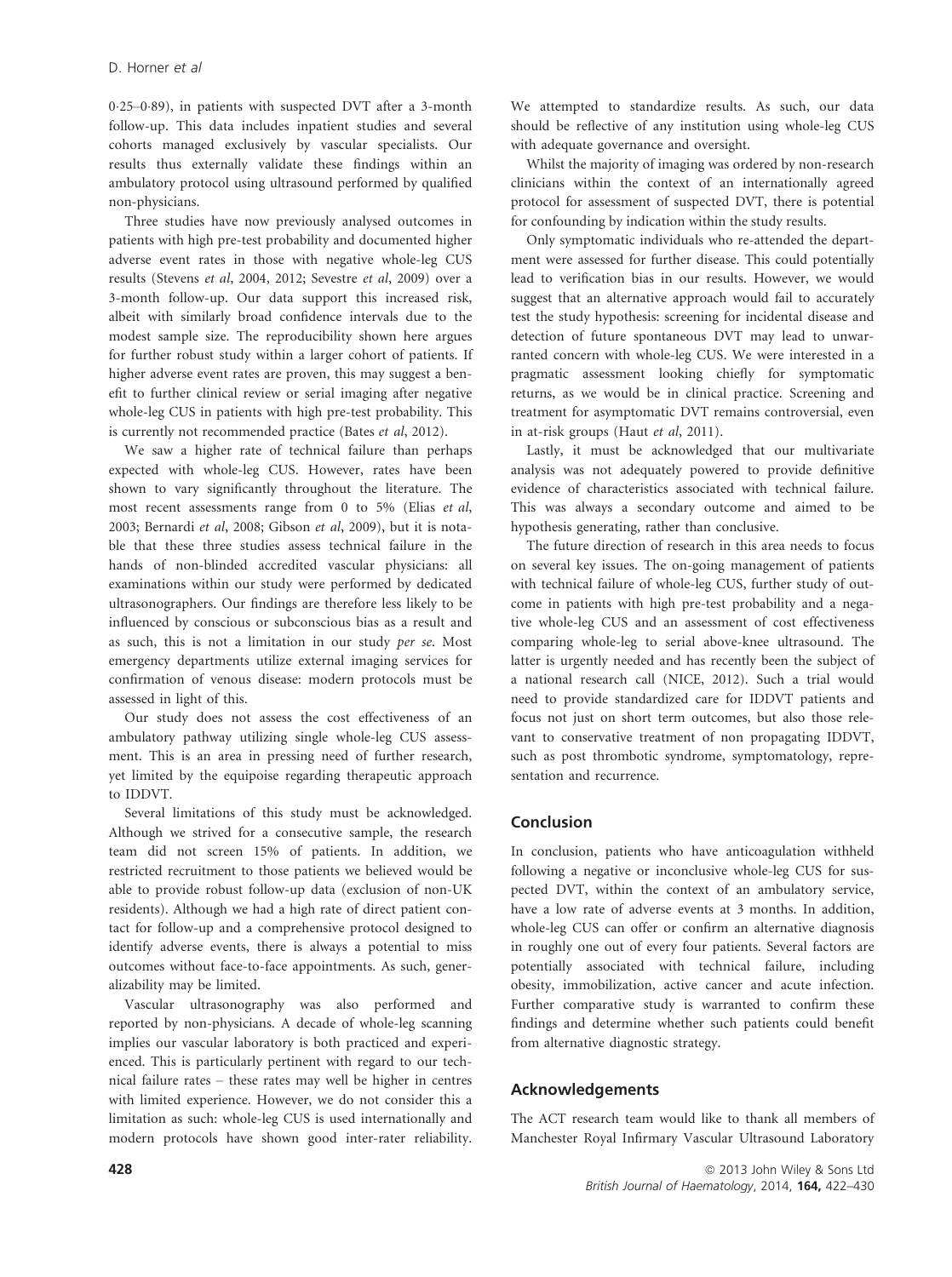for their invaluable contribution to the management of the study patients. We are also indebted to the clerical and clinical staff of the Emergency Department for assistance with identification of eligible patients and their ensuing treatment. The ACT research team also acknowledges the support of the National Institute for Health Research, through the comprehensive Clinical Research Network. In particular, we would like to thank the new GMCLRN Emergency Medicine/Critical Care Network for assistance and guidance with research support staff.

# Author contributions

DH and KH conceived the study and drafted the protocol. MN and KM-J advised on the protocol. DH and RB recruited patients and supervized the active research team. KH, RB, SJ, MN and KM-J advised on the manuscript and suggested revisions. DH was responsible for the drafting of this paper, although all authors read and approved the final version.

# Funding

This project was funded by the College of Emergency Medicine (UK and Ireland) and supported by the Comprehensive Local Research Network.

# Conflicts of interest

All authors declare that they have no conflicts of interest.

## References

- Bates, S.M., Jaeschke, R., Stevens, S.M., Goodacre, S., Wells, P.S., Stevenson, M.D., Kearon, C., Schunemann, H.J., Crowther, M., Pauker, S.G., Makdissi, R. & Guyatt, G.H. (2012) Diagnosis of DVT: Antithrombotic Therapy and Prevention of Thrombosis, 9th ed: American College of Chest Physicians Evidence-Based Clinical Practice Guidelines. Chest, 141, e351S–e418S.
- Bernardi, E., Camporese, G., Buller, H.R., Siragusa, S., Imberti, D., Berchio, A., Ghirarduzzi, A., Verlato, F., Anastasio, R., Prati, C., Piccioli, A., Pesavento, R., Bova, C., Maltempi, P., Zanatta, N., Cogo, A., Cappelli, R., Bucherini, E., Cuppini, S., Noventa, F. & Prandoni, P. (2008) Serial 2-point ultrasonography plus D-dimer vs whole-leg color-coded Doppler ultrasonography for diagnosing suspected symptomatic deep vein thrombosis: a randomized controlled trial. JAMA, 300, 1653–1659.
- Birdwell, B.G., Raskob, G.E., Whitsett, T.L., Durica, S.S., Comp, P.C., George, J.N., Tytle, T.L. & McKee, P.A. (1998) The clinical validity of normal compression ultrasonography in outpatients suspected of having deep venous thrombosis. Annals of Internal Medicine, 128, 1–7.
- Chong, L.Y., Fenu, E., Stansby, G. & Hodgkinson, S. (2012) Management of venous thromboembolic diseases and the role of thrombophilia testing: summary of NICE guidance. BMJ, 344, e3979.
- Cogo, A., Lensing, A.W., Koopman, M.M., Piovella, F., Siragusa, S., Wells, P.S., Villalta, S., Buller, H.R., Turpie, A.G. & Prandoni, P. (1998) Compression ultrasonography for diagnostic management of patients with clinically suspected deep vein thrombosis: prospective cohort study. BMJ, 316, 17–20.
- Elias, A., Mallard, L., Elias, M., Alquier, C., Guidolin, F., Gauthier, B., Viard, A., Mahouin, P., Vinel, A. & Boccalon, H. (2003) A single complete ultrasound investigation of the venous network for the diagnostic management of patients with a clinically suspected first episode of deep

venous thrombosis of the lower limbs. Thrombosis and Haemostasis, 89, 221–227.

- von Elm, E., Altman, D.G., Egger, M., Pocock, S.J., Gotzsche, P.C. & Vandenbroucke, J.P. (2007) The Strengthening the Reporting of Observational Studies in Epidemiology (STROBE) statement: guidelines for reporting observational studies. Lancet, 370, 1453–1457.
- Gibson, N.S., Schellong, S.M., Kheir, D.Y., Beyer-Westendorf, J., Gallus, A.S., McRae, S., Schutgens, R.E., Piovella, F., Gerdes, V.E. & Buller, H.R. (2009) Safety and sensitivity of two ultrasound strategies in patients with clinically suspected deep venous thrombosis: a prospective management study. Journal of Thrombosis and Haemostasis, 7, 2035–2041.
- Goodacre, S., Sutton, A.J. & Sampson, F.C. (2005a) Meta-analysis: the value of clinical assessment in the diagnosis of deep venous thrombosis. Annals of Internal Medicine, 143, 129–139.
- Goodacre, S., Sampson, F., Thomas, S., van Beek, E. & Sutton, A. (2005b) Systematic review and meta-analysis of the diagnostic accuracy of ultrasonography for deep vein thrombosis. BMC Medical Imaging, 5, 6.
- Goodacre, S., Sampson, F., Stevenson, M., Wailoo, A., Sutton, A., Thomas, S., Locker, T. & Ryan, A. (2006) Measurement of the clinical and costeffectiveness of non-invasive diagnostic testing strategies for deep vein thrombosis. Health Technology Assessment, 10, 1–168, iii–iv.
- Gottlieb, R.H., Widjaja, J., Tian, L., Rubens, D.J. & Voci, S.L. (1999) Calf sonography for detecting deep venous thrombosis in symptomatic patients: experience and review of the literature. Journal of Clinical Ultrasound, 27, 415–420.
- Guyatt, G.H., Akl, E.A., Crowther, M., Gutterman, D.D. & Schuunemann, H.J. (2012) Executive summary: Antithrombotic Therapy and Prevention of Thrombosis, 9th ed: American College of Chest Physicians Evidence-Based Clinical Practice Guidelines. Chest, 141, 7S–47S.
- Haut, E.R., Schneider, E.B., Patel, A., Streiff, M.B., Haider, A.H., Stevens, K.A., Chang, D.C., Neal,

M.L., Hoeft, C., Nathens, A.B., Cornwell, E.E. 3rd, Pronovost, P.J. & Efron, D.T. (2011) Duplex ultrasound screening for deep vein thrombosis in asymptomatic trauma patients: a survey of individual trauma surgeon opinions and current trauma center practices. Journal of Trauma, 70, 27–33; discussion 33–24.

- Horner, D., Hogg, K., Body, R., Nash, M.J. & Mackway-Jones, K. (2011) The Anticoagulation of Calf Thrombosis (ACT) project: study protocol for a randomized controlled trial. Trials, 13, 31.
- Horner, D., Hogg, K., Body, R., Nash, M.J. & Mackway-Jones, K. (2013) The anticoagulation of calf thrombosis (act) project: results from the randomised controlled external pilot trial. Emergency Medicine Journal, 30, 875–876.
- Johnson, S.A., Stevens, S.M., Woller, S.C., Lake, E., Donadini, M., Cheng, J., Labarere, J. & Douketis, J.D. (2010) Risk of deep vein thrombosis following a single negative whole-leg compression ultrasound: a systematic review and meta-analysis. JAMA, 303, 438–445.
- NICE (2012) Venous Throboembolic Diseases: The Management of Venous Thromboembolic Diseases and The Role of Thrombophilia Testing. CG 144. National Institute for Health and Clinical Excellence, London.
- PIOPED Investigators (1990) Value of the ventilation/perfusion scan in acute pulmonary embolism. Results of the prospective investigation of pulmonary embolism diagnosis (PIOPED). The PIOPED Investigators. JAMA, 263, 2753–2759.
- Redman, H.C. (1988) Deep venous thrombosis: is contrast venography still the diagnostic "gold standard"? Radiology, 168, 277–278.
- Sampson, F.C., Goodacre, S., Kelly, A.M. & Kerr, D. (2005) How is deep vein thrombosis diagnosed and managed in UK and Australian emergency departments? Emergency Medicine Journal, 22, 780–782.
- Schwarz, T., Schmidt, B., Schmidt, B. & Schellong, S. (2002) Interobserver agreement of complete compression ultrasound for clinically suspected

 $\degree$  2013 John Wiley & Sons Ltd 429

British Journal of Haematology, 2014, 164, 422-430